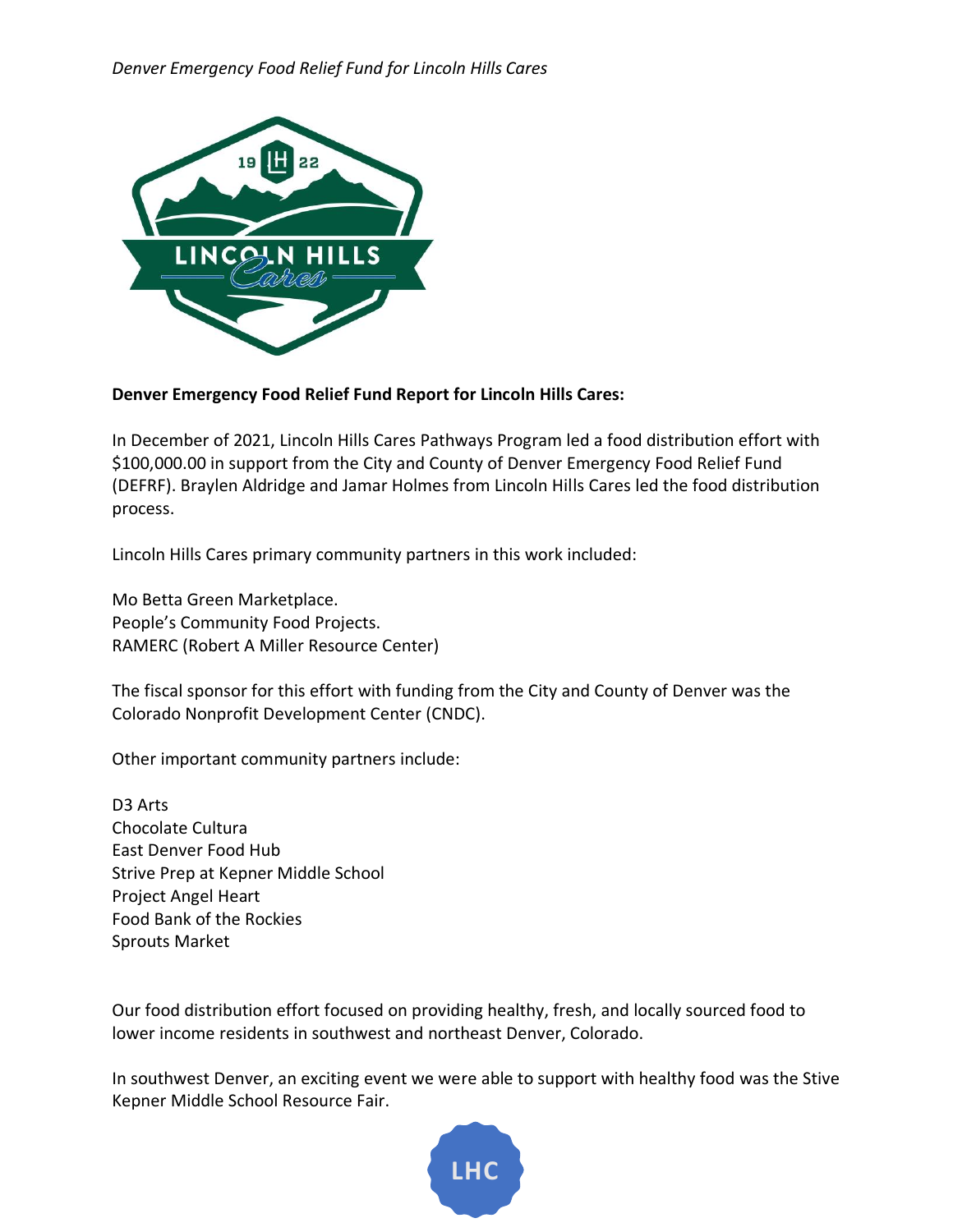

Hundreds of young people and families were able to pick up healthy food for the holidays through this resource fair.

Strive Prep-Kepner Demographics:

93% Economically Disadvantaged 96% People of Color Enrollment

Lincoln Hills Cares also supported two Community Events in Westwood on Morrison Road.

Westwood neighborhood demographics:

88% People of Color 23% Non-English Speakers 46% Births to foreign mothers 87% Children qualify for free and reduced lunch

At the community events we support women led business and local vendors to distribute fresh vegan and healthy food to neighbors.

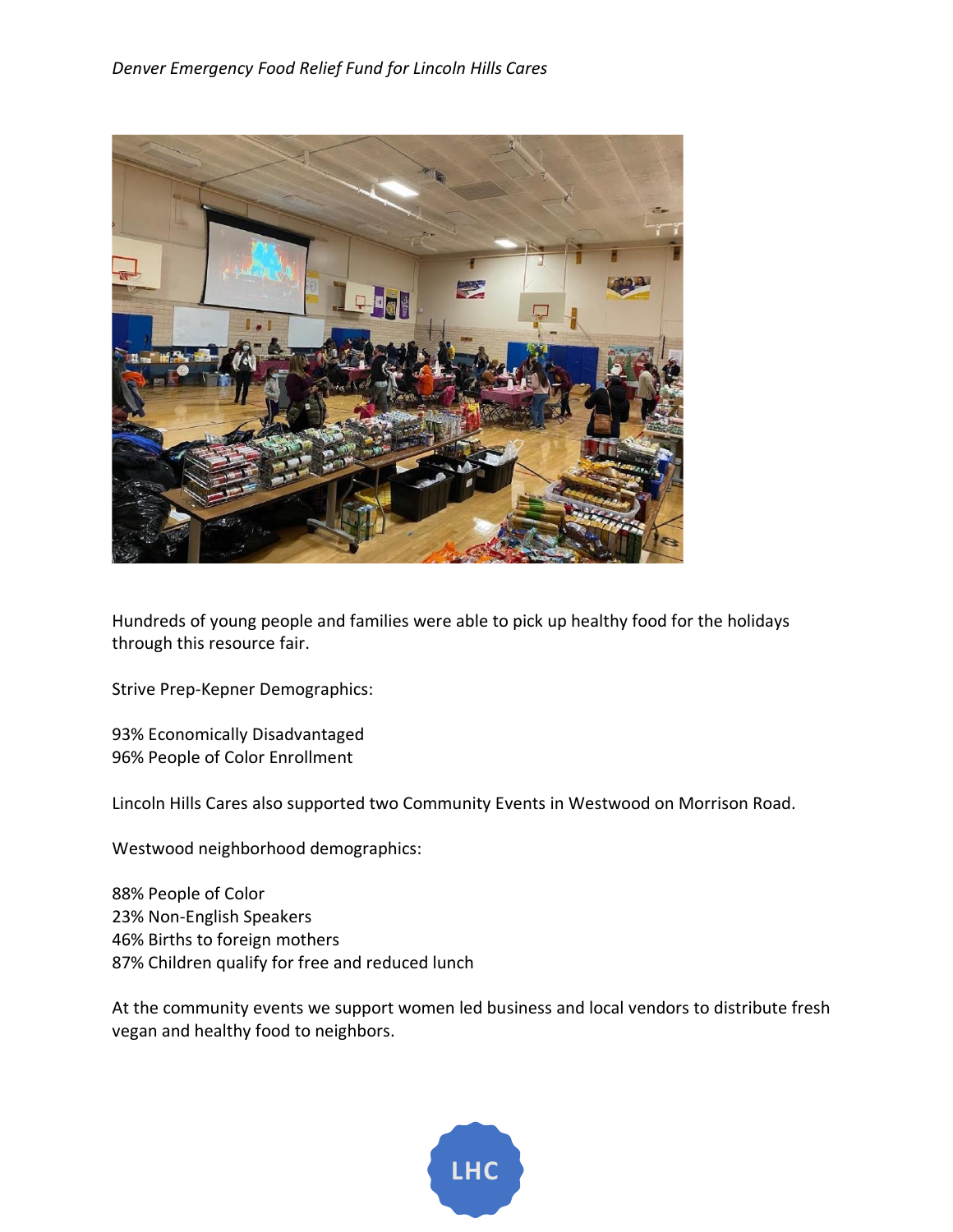In northeast Denver, Lincoln Hills Cares used a food box program to distribute healthy and fresh vegetables, fungi, bread, beans, beef and chicken with various fruits and dairy to lower income neighbors in our community.



Purchasing food in bulk from the Northeast Denver Food Hub, the Lincoln Hills Cares Team and Community Partners distributed a total of:

336 Boxes of Food to low-income neighbors and families.

An example of a neighbor who received food is Ms. Minerva. Ms. Minerva is a cook for her local retirement home, and she used her food boxes to prepare holiday meals for the residents in the home.

"Thank you for the food donations, this means a lot to the people in our building". Ms. Minerva



(Ms Beverly Grant from Mo Betta Green Marketplace with other black women leaders including Ms. Pam Washington from People's Community Food Projects and Talia Abdullah at Girltrek.)